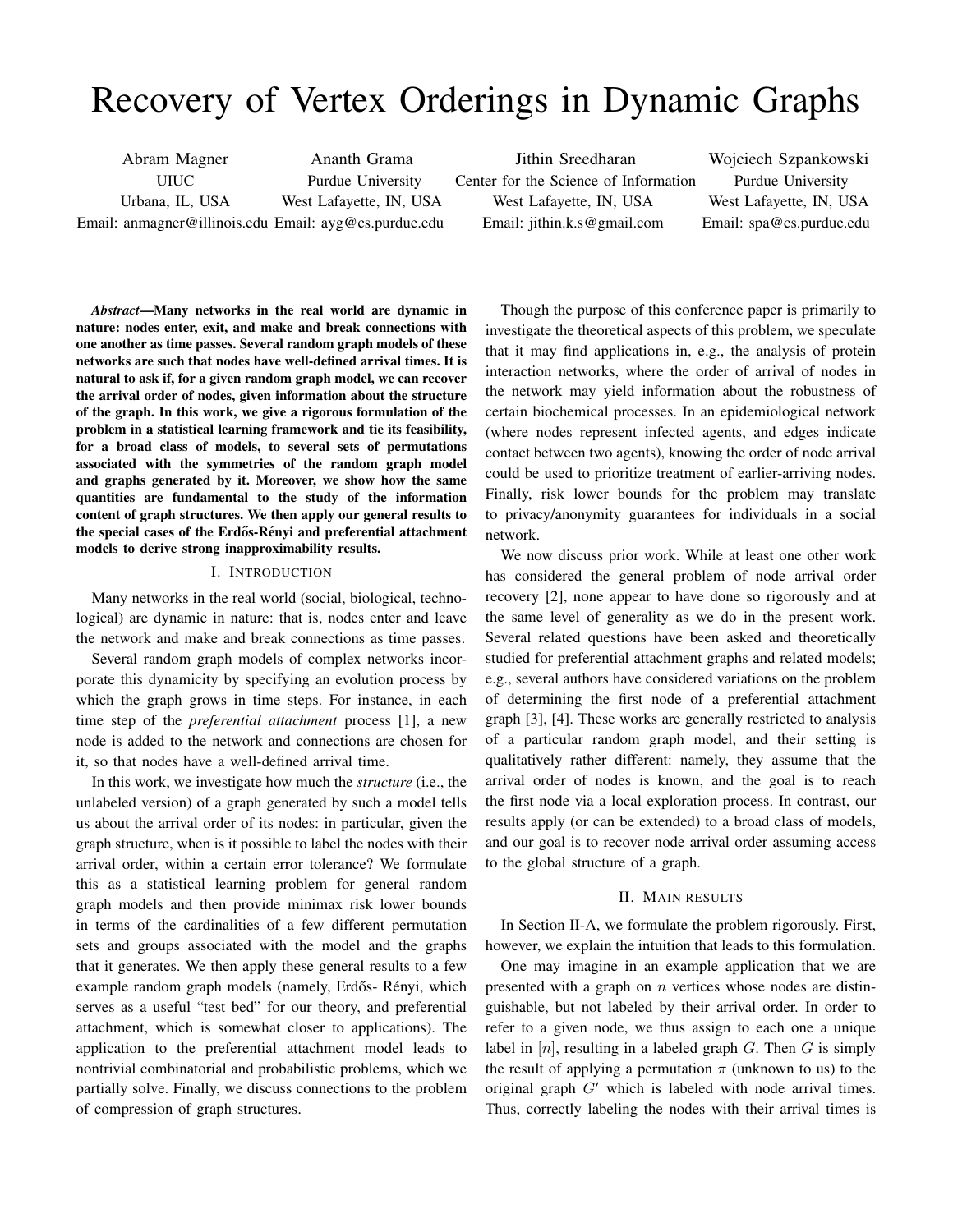precisely equivalent to recovering the inverse of the unknown permutation  $\pi$ . In particular, the arrival time of the node labeled j in G is  $\pi^{-1}(j)$ .

Now, we desire a procedure that does this as well as possible, even when the labeling of  $G$  is chosen in as confusing a way as possible (i.e., adversarially).

From the above remarks, the problem then at least has the following parameters: a random graph model that generates  $G'$ and an adversary that observes  $G'$  and generates a permutation  $\pi$  to confuse us. In order to evaluate a proposed solution to this problem, we will also need a distortion function that determines the distance between a permutation that our solution guesses and  $\pi^{-1}$ , the correct answer.

## *A. Formulation of the inference problem*

To translate the above intuitition to a precise problem formulation, we need a few definitions: for a probability distribution  $\mathcal{G}_n$  on graphs on *n* vertices, a function  $A : \mathfrak{G}_n \to S_n$  is called an *adversary function* (here,  $\mathfrak{G}_n$  is the set of graphs on *n* vertices, and  $S_n$  is the symmetric group on *n* letters). An *adversary distribution* is simply a probability distribution  $\mathfrak{A}_n$  on the set of adversaries (one may think of an adversary distribution as an adversary that can make random choices). A distortion function on the set of permutations is any function  $d: S_n \times S_n \to [0, \infty)$ . Then we have the following definition:

Definition 1 (Node age recovery problem). *A* node age recovery problem *is a tuple*  $(G_n, \mathfrak{A}_n, d)$ *; i.e., it is given by a random graph model, a random adversary function, and a distortion measure between two permutations.*

For brevity, we will denote by  $\mathfrak{A}_n(G)$ , for a graph G, a random permutation generated by sampling a random adversary function  $A \sim \mathfrak{A}_n$  and applying it to G to produce  $A(G)$ .

Having defined the parameters of the node age recovery problem, we turn to the form that a solution to it takes: a *node age estimator* is a function  $\phi : \mathfrak{G}_n \to S_n$ . To evaluate the quality of such an estimator, we need a notion of *risk*. We can define the risk R of an estimator  $\phi$  as follows: let  $\pi = \mathfrak{A}_n(G)$ . Then we define

$$
R_{\mathfrak{A}_n}(\phi) = R(\phi) = \mathbb{E}[d(\phi(\pi(G)), \pi^{-1})].
$$

For example, if we define  $d(\sigma_1, \sigma_2) = d_e(\sigma_1, \sigma_2) = I[\sigma_1 \neq \sigma_2]$  $\sigma_2$ , then  $R(\phi)$  is simply the probability that  $\phi$  fails to recover  $\pi^{-1}$  exactly.

We will also be concerned with *approximate recovery*. For this, we define another distortion function:  $d_a(\sigma_1, \sigma_2)$  =  $\tau(\sigma_1, \sigma_2)$ . Here,  $\tau(\cdot, \cdot)$  is the *Kendall*  $\tau$  *distance* [5], which is the number of inversions in  $\sigma_2 \sigma_1^{-1}$ . In other words, it is

$$
\sum_{1 \leq i < j \leq n} I[\sigma_2 \sigma_1^{-1}(i) > \sigma_2 \sigma_1^{-1}(j)].
$$

In this work, we study the minimax version of the problem: namely, we seek to characterize the minimum, over all choices of estimators, of the maximum risk, over all choices of adversary distributions, for a given random graph model. This is denoted by  $R_*(\mathcal{G}_n, d)$ . That is,

$$
R_*(\mathcal{G}_n, d) = \min_{\phi} \max_{\mathfrak{A}_n} R_{\mathfrak{A}_n}(\phi).
$$

*1) A beguiling but flawed formulation:* One might be tempted to formulate the recovery problem in a simpler manner, in which the estimator is only required to recover the original graph  $G$ . We can illustrate the trouble with such a formulation with an example. Suppose that  $n$  people, at distinct time steps, join an initially empty social network and befriend all people already in it. This results in a complete graph on  $n$  vertices. Now, a permutation is applied, and we are asked to recover the original graph G. Since there is only one graph isomorphic to the complete one on  $n$  vertices, we can only give one answer, and it is the correct one. However, despite being correct with probability 1, we have gained no information at all about the order in which the nodes arrived. This is an indication that the problem is fundamentally about recovery of a permutation, rather than of a graph. In fact, one can construct a formulation, which turns out to be exactly equivalent to ours (in the sense that a solution to each formulation can be used to construct a solution to the other, with the same accuracy guarantee, for any choice of distortion measure), in which the explicit goal is to recover a bijection from a set of "names" (i.e., unique identifiers) to the set of possible arrival times (i.e.,  $\{1, ..., n\}$ ), with the mapping from the names to nodes in the graph given as a sort of side information.

#### *B. General bounds on the probability of error*

In this section, we give general lower bounds on the probability of error – namely, when we consider the distortion function  $d_e$ . The bounds are in terms of the sizes of two sets of permutations associated with a random graph model  $\mathcal{G}_n$ : the first is the *automorphism group*  $Aut(G)$  of a random graph  $G$ distributed according to  $\mathcal{G}_n$ . This is the set of isomorphisms that map  $G$  to itself. Since it is defined as a function of  $G$ , it is a random variable.

The second set, again a function of  $G$ , we call the set of *feasible permutations* of G: it is the subset  $\Gamma(G) \subseteq S_n$ which consists of permutations  $\sigma$  such that  $\sigma(G)$  has positive probability under the distribution  $\mathcal{G}_n$ .

Related to the feasible permutation set is the set  $Adm(G)$ of *admissible graphs* with respect to G: these are simply the graphs obtained by applying elements of  $\Gamma(G)$  to G:  $\text{Adm}(G) = \{\sigma(G) : \sigma \in \Gamma(G)\}.$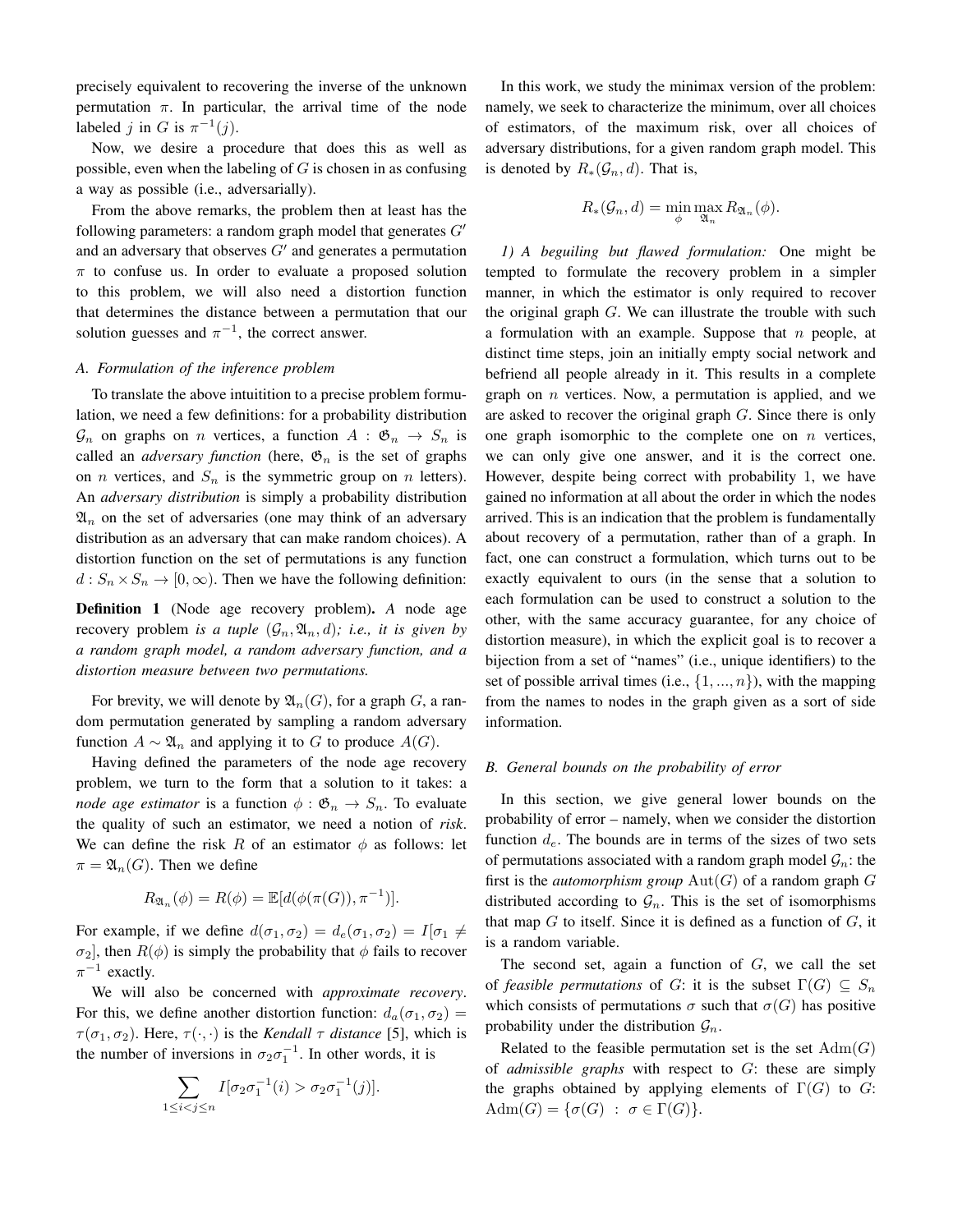We have the following relationship, for any graph  $G$ :

$$
|\text{Adm}(G)| = \frac{|\Gamma(G)|}{|\text{Aut}(G)|}.
$$
 (1)

To see this, note first that all elements of  $Adm(G)$  are isomorphic to G. Furthermore, the set of isomorphisms from  $G$  to  $H$  is disjoint from the set from  $G$  to  $K$ , for any  $H \neq K \in \text{Adm}(G)$ . We thus have

$$
|\Gamma(G)| = \sum_{H \in \text{Adm}(G)} |\text{Iso}(G, H)|,
$$

where  $\text{Iso}(G, H)$  denotes the set of isomorphisms from G to H. Finally, it is a general fact that  $|Iso(G, H)| = |Aut(G)|$ whenever  $G$  and  $H$  are isomorphic, and equation (1) follows from this.

Having defined the key sets and quantities related to our bounds, we move on to our main results.

In proving a minimax lower bound on the risk, we must design a "hard" adversary. A natural choice is one that simply chooses a permutation uniformly at random from  $S_n$  (we will call this the *oblivious* adversary). Against such an adversary, the designer of a node age estimator has two important pieces of information: the graph  $\pi(G)$ , where  $\pi$  is the adversary's permutation, and the fact that  $G$  is distributed according to  $\mathcal{G}_n$ , and is thus a positive-probability graph, and  $\text{Adm}(G)$  can be recovered algorithmically given  $\pi(G)$ . Any lower bound on the risk must thus be constrained by two quantities:  $|\text{Aut}(G)|$ and  $|Adm(G)|$ . We present such a bound in the next theorem.

Theorem 1 (General lower bound on the probability of error). *Consider a random graph model* G<sup>n</sup> *for which any two positive-probability graphs that are isomorphic are equiprobable (this condition may be relaxed; see below), and consider the error probability distortion function*  $d_e(\sigma_1, \sigma_2) = I[\sigma_1 \neq$ σ2]*. Then the minimax risk is*

$$
R_*(\mathcal{G}_n, d_e) \ge \frac{\mathbb{E}[\log |\mathrm{Aut}(G)|] + \mathbb{E}[\log |\mathrm{Adm}(G)|] - 1}{\log n!}
$$

$$
= \frac{\mathbb{E}[\log |\Gamma(G)|] - 1}{\log n!}
$$

The condition that any two positive-probability graphs be equiprobable is satisfied by several random graph models, including, e.g., Erdős-Rényi and preferential attachment. Moreover, this condition can be significantly relaxed, at the expense of a more opaque expression for the lower bound.

# *C. Applications to specific random graph models*

In this section, we apply our general results to a few different random graph models. In the well known Erdős-Rényi model, denoted by  $G(n, p)$ , each pair of nodes receives an edge, independently of any other edge event, with probability p. Intuitively, since the model itself is entirely symmetric, we expect that the probability of error for any estimator should be quite high, which turns out to be the case.

A less trivial case is the preferential attachment model [1]. There are several definitions, which are slight variations of one another. We will use the following construction of a model  $G_m(n)$ , for a parameter m an integer  $\geq 1$ : for  $m = 1$ , we start at time  $t = 1$  with a single vertex with a self-edge. Then, at each time  $t > 1$ , vertex t joins the graph and chooses a single neighbor from among the vertices  $1, ..., t - 1$ , where vertex  $j$  is chosen with probability proportional to its current degree. That is, denoting by  $G_{t-1}$  the graph at time  $t-1$ ,

$$
\mathbb{P}[t \text{ chooses } j | G_{t-1}] = \frac{\deg_{t-1}(j)}{2t}.
$$

This is repeated until there are *n* vertices in the graph.

We define  $G_m(n)$  in terms of  $G_1(mn)$  by collapsing each consecutive collection of  $m$  vertices into a single one, resulting in a multigraph with loops (we do not discuss the details here, but we need not be overly worried by the presence of multiple edges and loops in our analysis).

In contrast to the situation in the Erdős-Rényi model, in the preferential attachment model there is an intuitive notion of arrival order of vertices. Perhaps surprisingly, exact and approximate recovery (in the sense of Kendall  $\tau$  distance) are still almost as difficult as in the Erdős-Rényi case, as the next result formalizes.

Theorem 2 (Inapproximability for Erdős-Rényi and preferential attachment graphs). Let  $\mathcal{G}_n$  denote either  $G(n, p)$  with  $p = p(n) \in (0, 1)$  *or*  $G_m(n)$ *, with*  $m \geq 3$ *. Then we have* 

$$
R_*(\mathcal{G}_n, d_e) = 1 - o(1).
$$

*Furthermore, we have, for approximate recovery in the Kendall* τ *sense,*

$$
R_*(\mathcal{G}_n, d_a) = \Theta(n^2).
$$

We remark that the largest possible value of the Kendall  $\tau$  distance between two permutations in  $S_n$  is  $\Theta(n^2)$ . Our approximate recovery result implies that, with probability  $\Theta(1)$ , the Kendall  $\tau$  distance between the correct answer and the output of any estimator is as large as possible, up to constant factors.

Furthermore, the error term for both Erdős-Rényi and preferential attachment in the exact recovery case can be bounded explicitly: in the former case, our proof gives  $O\left(\frac{1}{n \log n}\right)$ (though a longer, less intuitive proof gives  $1/n!$ ). In the latter, the error term may be bounded above by  $O\left(\frac{\log \log n}{\log n}\right)$ .

# *D. Connection to information content of graph structures*

We next discuss a connection to the following problem: fix a labeled random graph model  $\mathcal{G}_n$ . This induces a distribution on unlabeled graphs (i.e., structures), and we wish to encode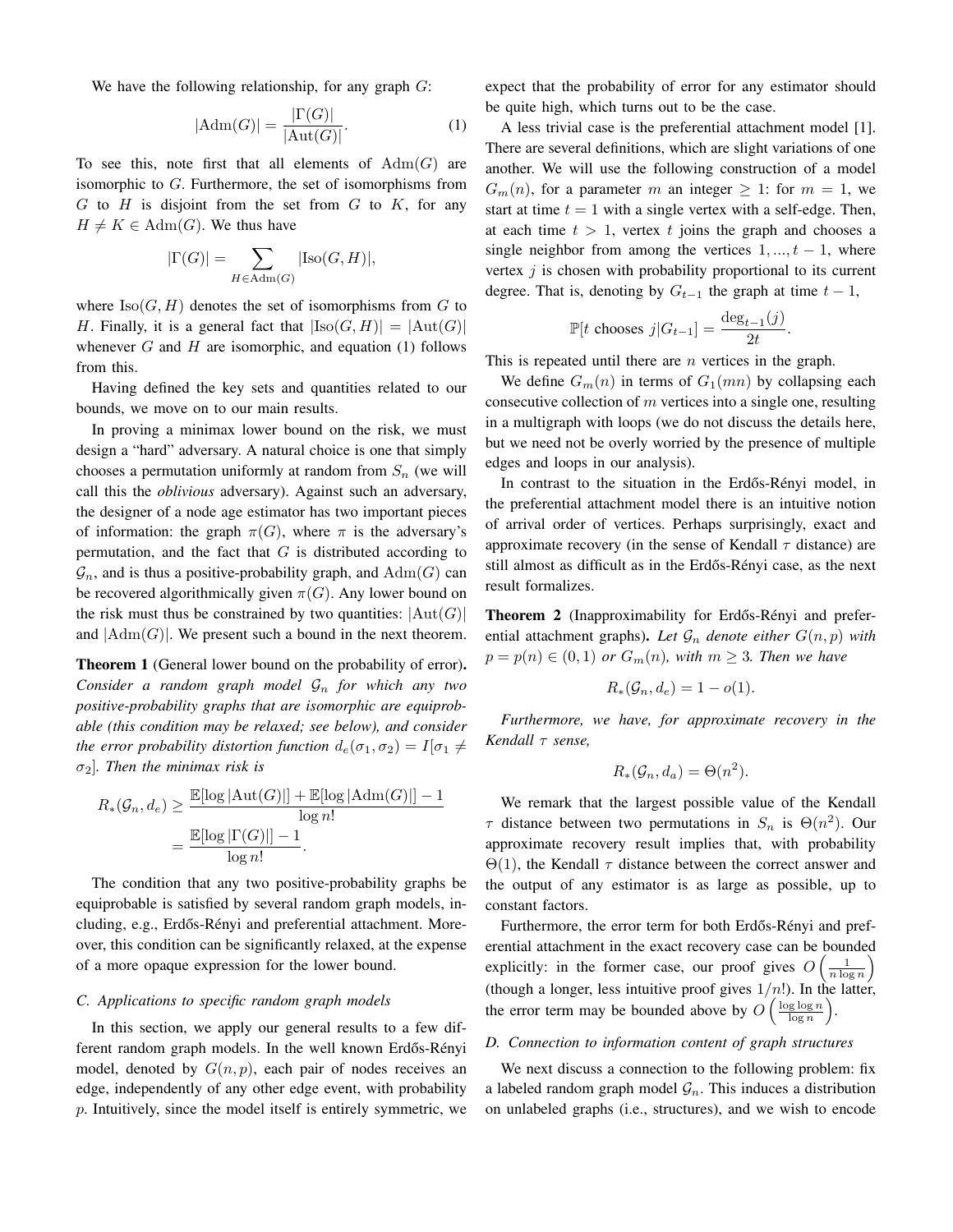samples from this distribution with minimum expected code length. This problem was studied, e.g., for the Erdős-Rényi model in [6]; see also [7], among others. In general, the minimum expected code length is given by  $H(S(G))$  (where  $G \sim \mathcal{G}_n$  and  $S = S(G)$  denotes the unlabeled version of  $G$ ), the entropy of the distribution on structures. Thus, it is of interest to derive asymptotics for  $H(S(G))$  and to compare it to  $H(G)$ . For any random graph model, we have  $H(S(G)) = H(G) - H(G|S)$ . Now, several random graph models of interest, including Erdős-Rényi and certain formulations of preferential attachment, have the property that all positive-probability labeled representatives of a given unlabeled graph  $S$  are equiprobable. In this case,

$$
H(G|S) = \mathbb{E}[\log |S|] = \mathbb{E}[\log |\text{Adm}(G)|]
$$
  
= 
$$
\mathbb{E}[\log |\Gamma(G)|] - \mathbb{E}[\log |\text{Aut}(G)|],
$$

by the identity (1). Thus,  $|\Gamma(G)|$ ,  $|\text{Adm}(G)|$ , and  $|\text{Aut}(G)|$ are all central quantities in the study of graph structure compression.

# III. PROOFS

#### *A. Proof of Theorem 1*

For lack of space, we only prove the lower bound for exact recovery, leaving the proof of the approximate result to the journal version.

It is sufficient to lower bound the probability of error for a particular adversary. In particular, we consider the one that chooses  $\pi$  uniformly at random from  $S_n$ . To produce the lower bound, we start by applying Fano's inequality: since the goal of an estimator  $\phi$  is to estimate  $\pi^{-1}$ , given  $\pi(G)$ , we have that the probability of error  $p_e = \mathbb{P}[\phi(\pi(G)) \neq \pi^{-1}]$  is

$$
p_e \ge \frac{H(\pi^{-1}|\phi(\pi(G))) - 1}{\log |S_n|} = \frac{H(\pi^{-1}|\phi(\pi(G))) - 1}{\log n!}
$$

Now, by the data processing inequality,  $H(\pi^{-1}|\phi(\pi(G))) \ge$  $H(\pi^{-1}|\pi(G))$ . Next, since  $\pi^{-1}(\pi(G)) = G$ , and G has positive probability under  $\mathcal{G}_n$ , we must have  $\pi^{-1} \in \Gamma(\pi(G))$ (though  $\pi(G)$  need not itself have positive probability). Then, since  $\pi(G)$  and G are isomorphic, their respective feasible sets  $\Gamma(\pi(G))$  and  $\Gamma(G)$  are of the same size. Thus, knowing  $\pi(G)$ ,  $\pi^{-1}$  is a random variable with distribution having support on a set of size  $|\Gamma(G)|$ . For a general random graph model,  $H(\pi^{-1}|\pi(G))$  may be quite small, depending on the size of  $|Aut(G)|$ . By the chain rule, we have

$$
H(\pi^{-1}|\pi(G)) = H(G|\pi(G)) + H(\pi^{-1}|G, \pi(G))
$$
  
=  $H(G|\pi(G)) + \mathbb{E}[\log|\text{Aut}(G)|],$ 

since there are exactly  $|\text{Aut}(G)|$  isomorphisms between G and  $\pi(G)$ . Thus, the size of the automorphism group of G plays a role for arbitrary random graph models, and the admissible set of graphs  $Adm(G)$  enters the picture through  $H(G|\pi(G))$ : namely, if we restrict our attention to models in which all isomorphic graphs with positive probability have the *same* probability, then we have  $H(G|\pi(G)) = \mathbb{E}[\log |{\rm Adm}(G)|],$ and thus

$$
H(\pi^{-1}|\pi(G)) = \mathbb{E}[\log |\text{Adm}(G)|] + \mathbb{E}[\log |\text{Aut}(G)|].
$$

Finally, the identity (1) gives us the same formula in terms of  $\Gamma(G)$ , which completes the proof.

# *B. Proof of Theorem 2*

We start with the trivial case of Erdős-Rényi graphs: since any permutation is feasible for any graph in this model, we have that

$$
R_*(\mathfrak{G}(n, p), d_e) \ge \frac{\mathbb{E}[\log n!] - 1}{\log n!} = 1 - \frac{1}{n \log n + O(n)}.
$$

That is, with high probability, at least one error will be made by any estimator.

Now we move on to the case of preferential attachment graphs, where we first show a lower bound on the probability of error. In this case, neither quantity appearing in Theorem 1 is easy to compute. However, from [8] and subsequently from [9], we have the following characterization of  $|\text{Aut}(G)|$  for fixed m: for  $m = 1$  (when G is a tree), we have

$$
\mathbb{P}[|\text{Aut}(G)| \ge Cn] = 1 - o(1). \tag{2}
$$

When  $m = 2$ , there is at least one symmetry with probability  $\Theta(1)$ . Finally, when  $m \geq 3$ , with probability  $1 - n^{-\delta}$ , for some fixed positive  $\delta$ ,  $|\text{Aut}(G)| = 1$  (i.e., G is asymmetric).

Since larger values of  $m$  are of more practical interest, we focus on  $m \geq 3$ . We then have

$$
\mathbb{E}[\log |\text{Aut}(G)|] = \mathbb{E}[\log |\text{Aut}(G)|I[|\text{Aut}(G)| > 1]]
$$
  

$$
\leq n^{-\delta} \log n! = O(n^{1-\delta} \log n) = o(n).
$$

Thus, the automorphisms of  $G$  contribute only negligibly to the lower bound on the error probability and to the entropy of the structure of G. However, by lower bounding  $\mathbb{E}[\log |\Gamma(G)|]$ (hence  $\mathbb{E}[\log |Adm(G)|])$ , we will show the claimed error probability lower bound.

*a) A simple lower bound:* Here we show a simple lower bound on  $\mathbb{E}[\log |\Gamma(G)|]$ , which will imply that the probability of error in the preferential attachment case is  $\Theta(1)$ . We will then discuss ways of tightening this bound.

Trivially,  $\Gamma(G)$  contains all permutations which permute only vertices of degree  $m$  in  $G$  (we denote the set of vertices of degree m at time n by  $N_n(m)$ ). With high probability, there are  $\Theta(n)$  such vertices. This implies that

$$
\mathbb{E}[\log |\Gamma(G)|] \ge \mathbb{E}[I[N_n(m)] \ge Cn] \log |\Gamma(G)|]
$$
  
 
$$
\ge (1 - o(1)) \log((Cn)!) = \Theta(n \log n).
$$

We thus have that  $p_e \geq \Theta(n \log n) / \log n! = \Theta(1)$ .